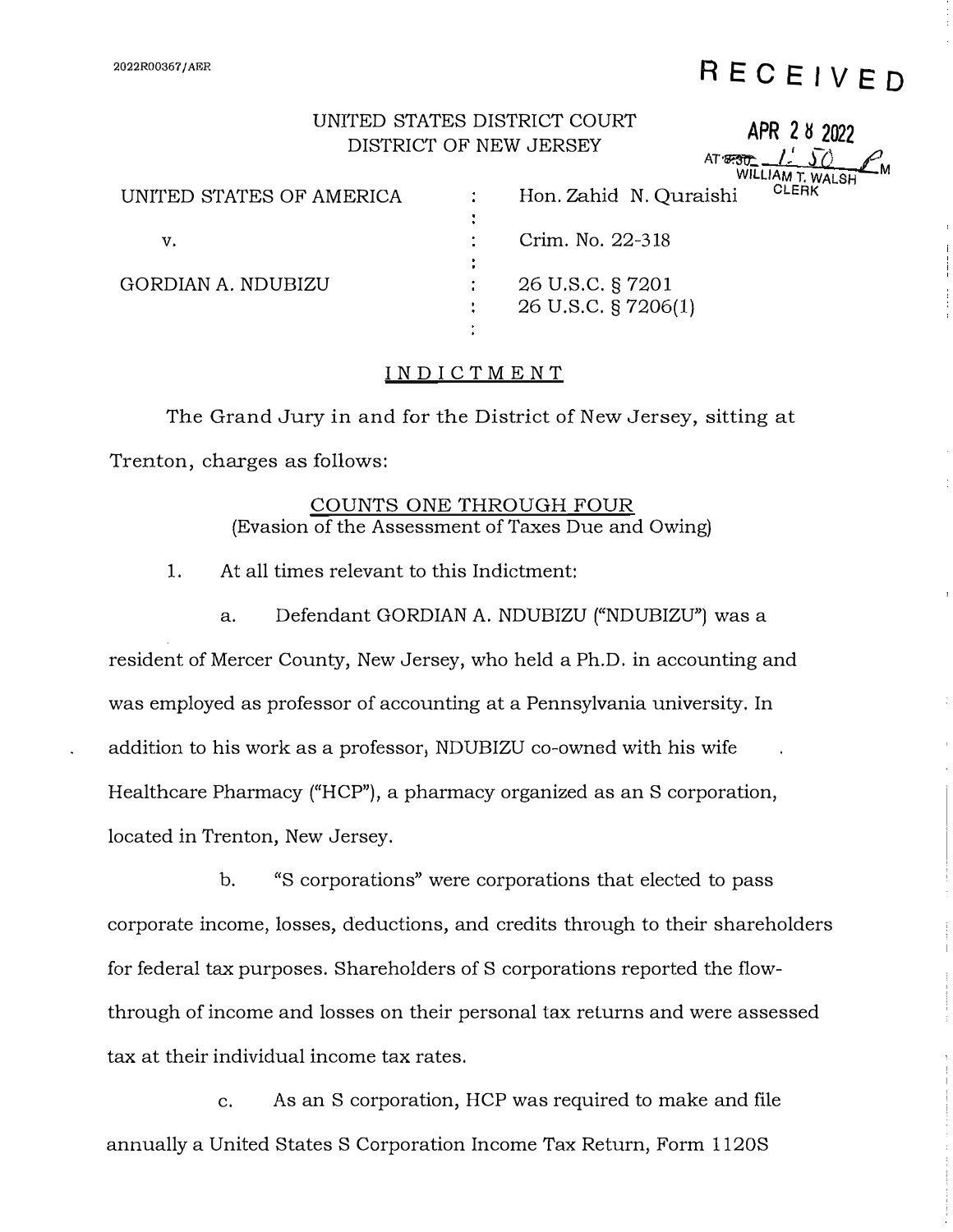("Form 1120S"), reporting, among other items, HCP's Gross Receipts or Sales on Line la; Costs of Goods Sold on Line 2; and Total Income on Line 6.

d. Federal tax law permitted small business owners of companies, including S corporations, that made or bought goods to sell to deduct their legitimate "Costs of Goods Sold" from their "Gross Receipts." Costs of Goods Sold were determined by tallying the value of the business's inventory at the beginning of each year, adding the value of any purchases, adding the costs of labor (other than the owner's labor), adding the costs of materials and supplies, adding any other goods or inventory-related costs, and finally subtracting the value of the business's inventory at the end of the year. The purpose of this calculation was to avoid taxing a business on the money it spent to manufacture or acquire the goods it sold. The government did not tax this money because, when properly calculated, the business and business owner did not retain any of this money  $-$  it had all been spent manufacturing \_or acquiring the goods the business sold.

e. As a citizen and resident of the United States who received income in excess of the minimum filing amount established by law for each tax year, NDUBIZU was required to make and file annually a United States Individual Income Tax Return, Form 1040 ("Form 1040"). NDUBIZU was responsible for reporting on his Form 1040, among other items, his total income from whatever sources derived, including the pass-through income he received as a co-owner and shareholder of his S corporation, HCP.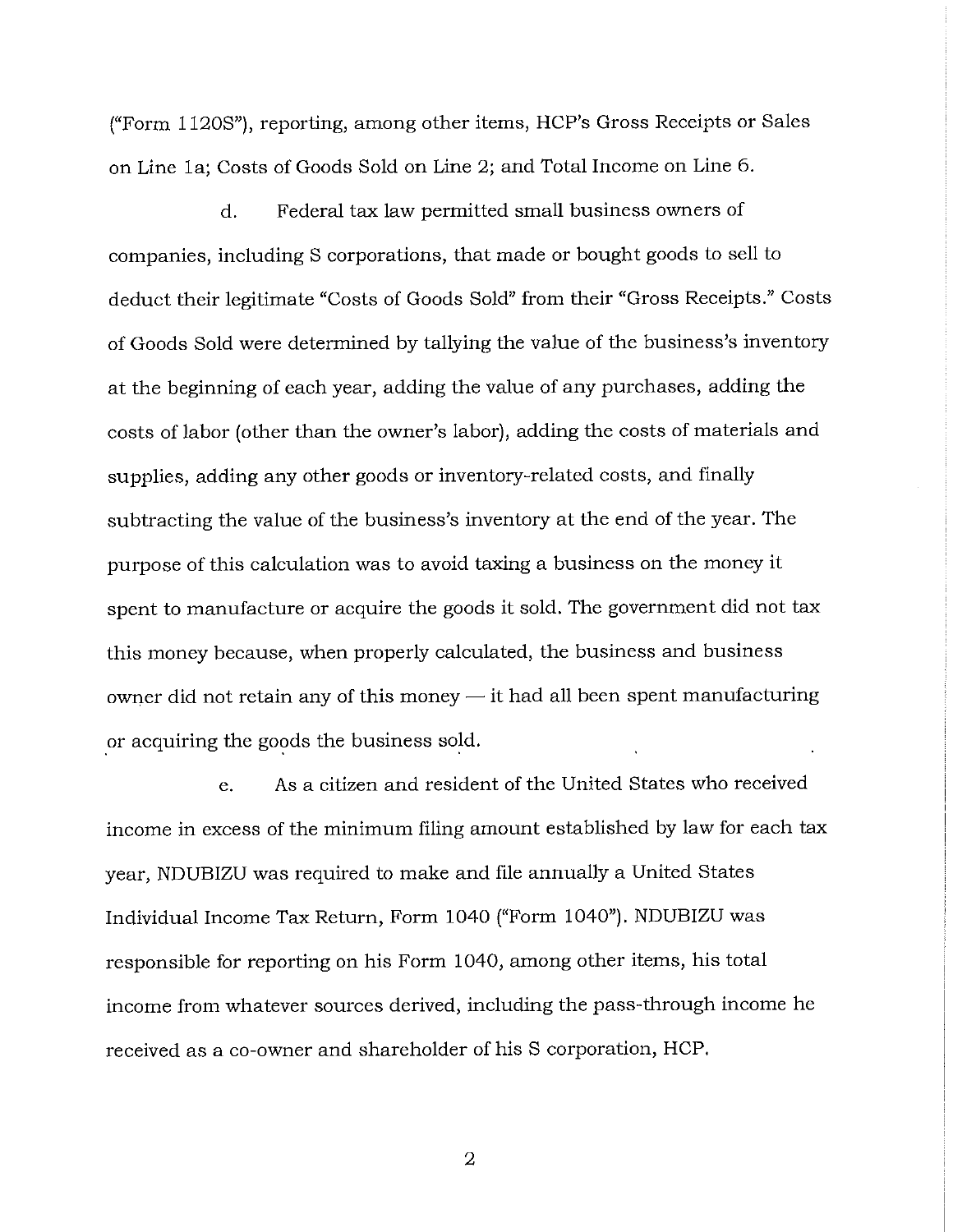f. NDUBIZU and HCP utilized the tax preparation services of Company-I ("Company-I") in Robbinsville, New Jersey.

g. Tax Preparer-I, an employee of Company-I, prepared HCP's Forms l 120S for tax years 2014, 2015, 2016, and 2017, Tax Preparer-I also prepared NDUBIZU's Form 1040 for tax year 2017.

h. Tax Preparer-2, an employee of Company-I, prepared NDUBIZU's Forms 1040 for tax years 2014, 2015, and 2016.

i. Tax Preparer-I and Tax Preparer-2 prepared HCP's and NDUBIZU's tax forms using information supplied by NDUBIZU, and electronically filed HCP's and NDUBIZU's tax forms at NDUBIZU's direction and with his authorization.

j. For each of tax years 2014, 2015, 2016, and 2017, NDUBIZU signed IRS e-file Signature Authorization Forms 8879 ("Forms 8879"), declaring under penalty of perjury that his tax returns were true, correct, and complete; and authorizing Company-1 to electronically file those forms with the IRS on his behalf.

2. In each of the tax years 2014, 2015, 2016, and 2017, NDUBIZU concealed income passed through to him from HCP by willfully and fraudulently inflating HCP's Costs of Goods Sold. Among other things, Costs of Goods Sold are deducted from a business's Gross Receipts to determine the Total Income or Loss generated by the business. NDUBIZU provided false information to Company-I that characterized numerous wire transfers from HCP's business account to other accounts as payments by wire for goods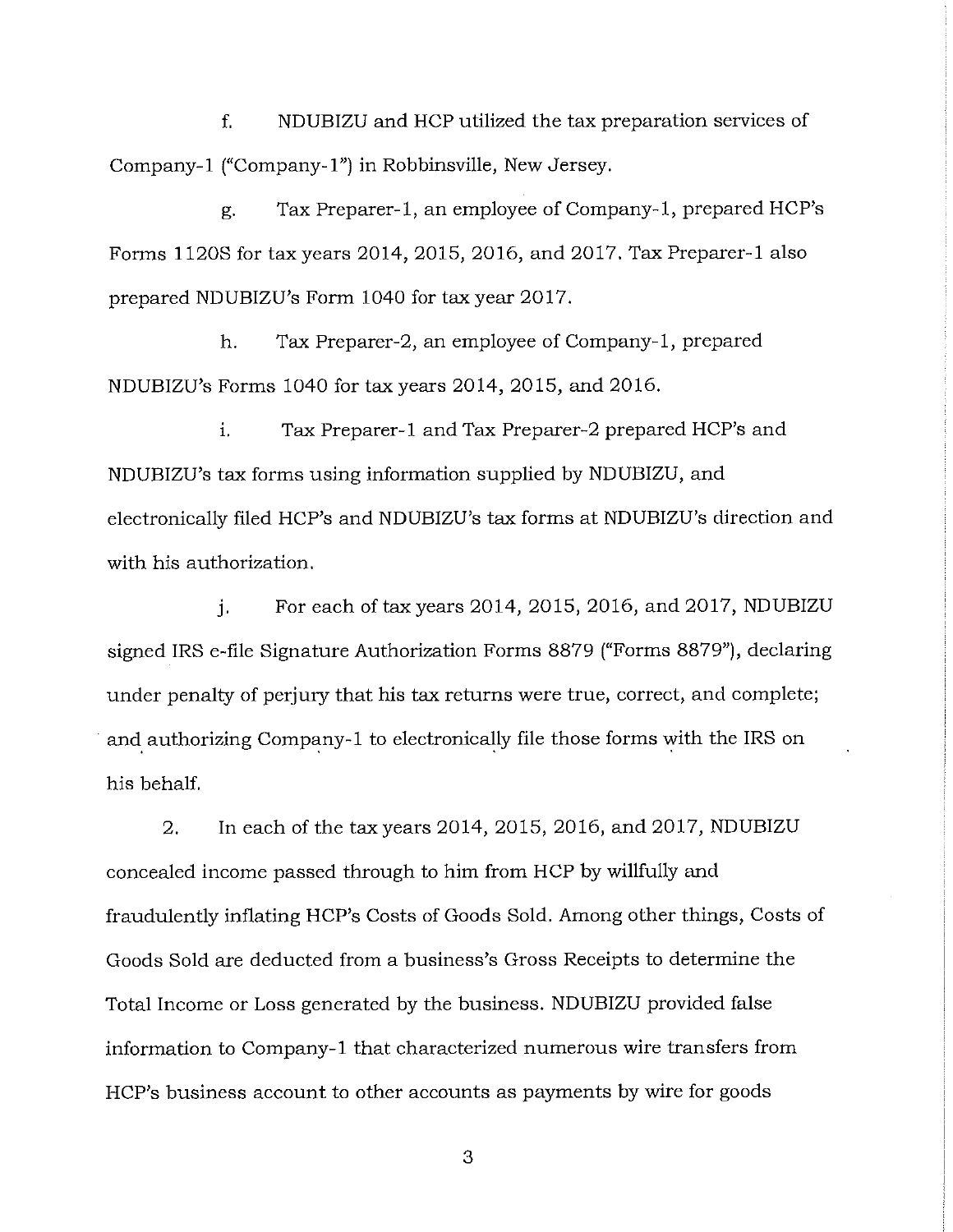purchased by HCP, to be included in HCP's Costs of Goods Sold. In fact, many of these wire transfers were to personal bank accounts owned and controlled by NDUBIZU and to overseas bank accounts in Nigeria held in the name of Ndubizu Motors, Ltd., an automotive company controlled by NDUBIZU; and Individual-1, a person associated with Ndubizu Motors, Ltd. These transfers were not made to pay for any of the goods sold by HCP.

3. NDUBIZU willfully caused the preparation and electronic filing of materially false Forms 1120S for HCP and Forms 1040 for NDUBIZU, which understated the income passing through from HCP to NDUBIZU and his wife, in order to evade additional taxes due and owing.

4. NDUBIZU did not inform Tax Preparer-1 or Tax Preparer-2 of the existence of the bank accounts of Ndubizu Motors, Ltd., in Nigeria, that he controlled.

5. NDUBIZU willfully caused the preparation and electronic filing of materially false Forms 1040, which did not disclose the existence of the Ndubizu Motors, Ltd., accounts in Nigeria, and declared in Schedule B that NDUBIZU did not have a financial interest in or signature authority over any financial account, such as a bank account, located in a foreign country.

6. Between in or around the dates set forth in the table below, in Mercer County, in the District of New Jersey, and elsewhere, the defendant,

#### GORDIAN A. NDUBIZU,

did willfully attempt to evade and defeat substantial income tax due and owing by him and his spouse to the United States of America, for the tax years set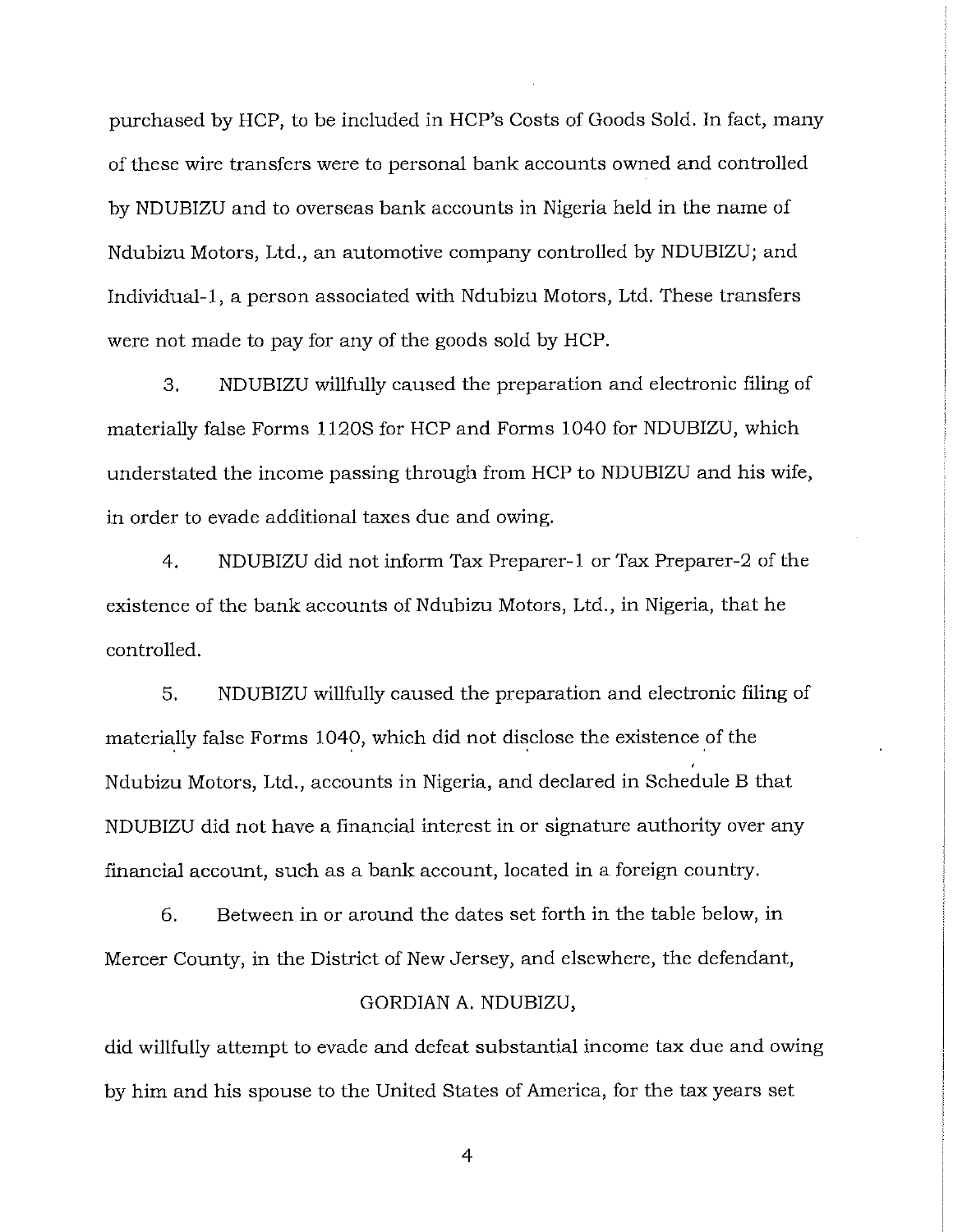forth below, by committing the following affirmative acts, among others, with each tax year constituting a separate count of this Indictment:

a. paragraphs 1 through 5 of this Indictment are realleged as if set forth in full herein;

b. preparing and causing to be prepared, and signing and causing to be signed, false and fraudulent Forms 1040, which were submitted to the Internal Revenue Service;

c. preparing and causing to be prepared, and signing and causing to be signed, false and fraudulent Forms l 120S for HCP, which were submitted to the Internal Revenue Service;

d. submitting false and fraudulent business records and ledgers to Tax Preparer-I and Tax Preparer-2 inflating HCP's Costs of Goods Sold;

e. wiring substantial amounts of HCP's gross receipts to personal bank accounts in the United States and to Ndubizu Motors, Ltd., bank accounts in Nigeria controlled by NDUBIZU and individuals associated with Ndubizu Motors, Ltd.; and

f. failing to report NDUBIZU's financial interest in and control over accounts in a foreign country, namely, Nigeria, and falsely reporting to the Internal Revenue Services that NDUBIZU had no financial interest in or control over any bank account in a foreign country.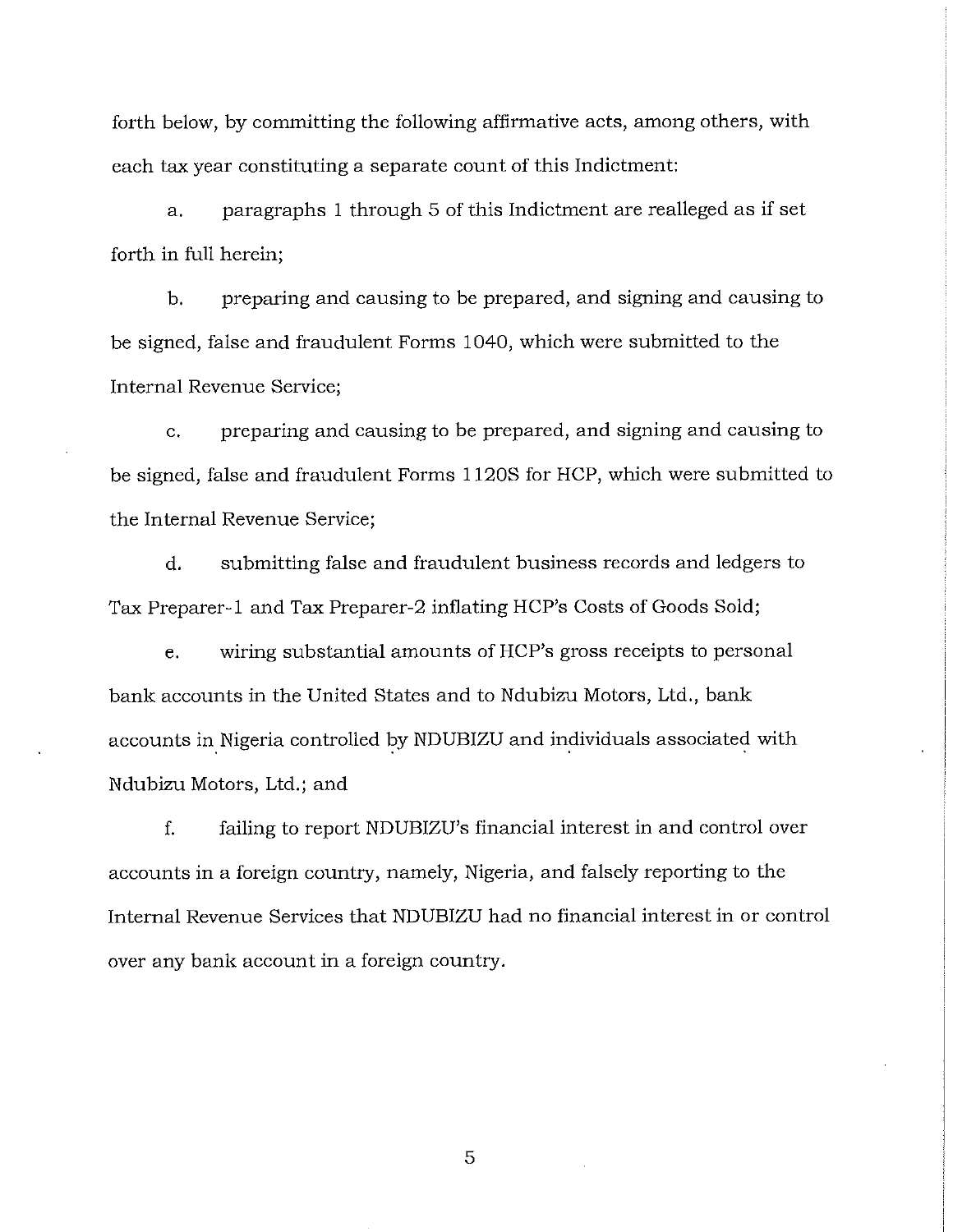| Count | Approximate<br>Date Return<br>Filed | <b>Tax Year</b> | Approximate<br><b>Amount Not</b><br>Reported | <b>Approximate Tax</b><br>Due & Owing<br><b>(Excluding Penalties</b><br>& Interest) |
|-------|-------------------------------------|-----------------|----------------------------------------------|-------------------------------------------------------------------------------------|
| One   | April 13, 2015                      | 2014            | \$787,421.00                                 | \$300,352.00                                                                        |
| Two   | April 15, 2016                      | 2015            | \$606,265.00                                 | \$223,301.00                                                                        |
| Three | April 7, 2017                       | 2016            | \$969,170.00                                 | \$375,024.00                                                                        |
| Four  | April 17, 2018                      | 2017            | \$920,346.00                                 | \$354,342.00                                                                        |
|       |                                     | Total:          | \$3,283,202.00                               | \$1,253,019.00                                                                      |

In violation of Title 26, United States Code, Section 7201.

 $\ddot{\phantom{0}}$ 

 $\ddot{\phantom{0}}$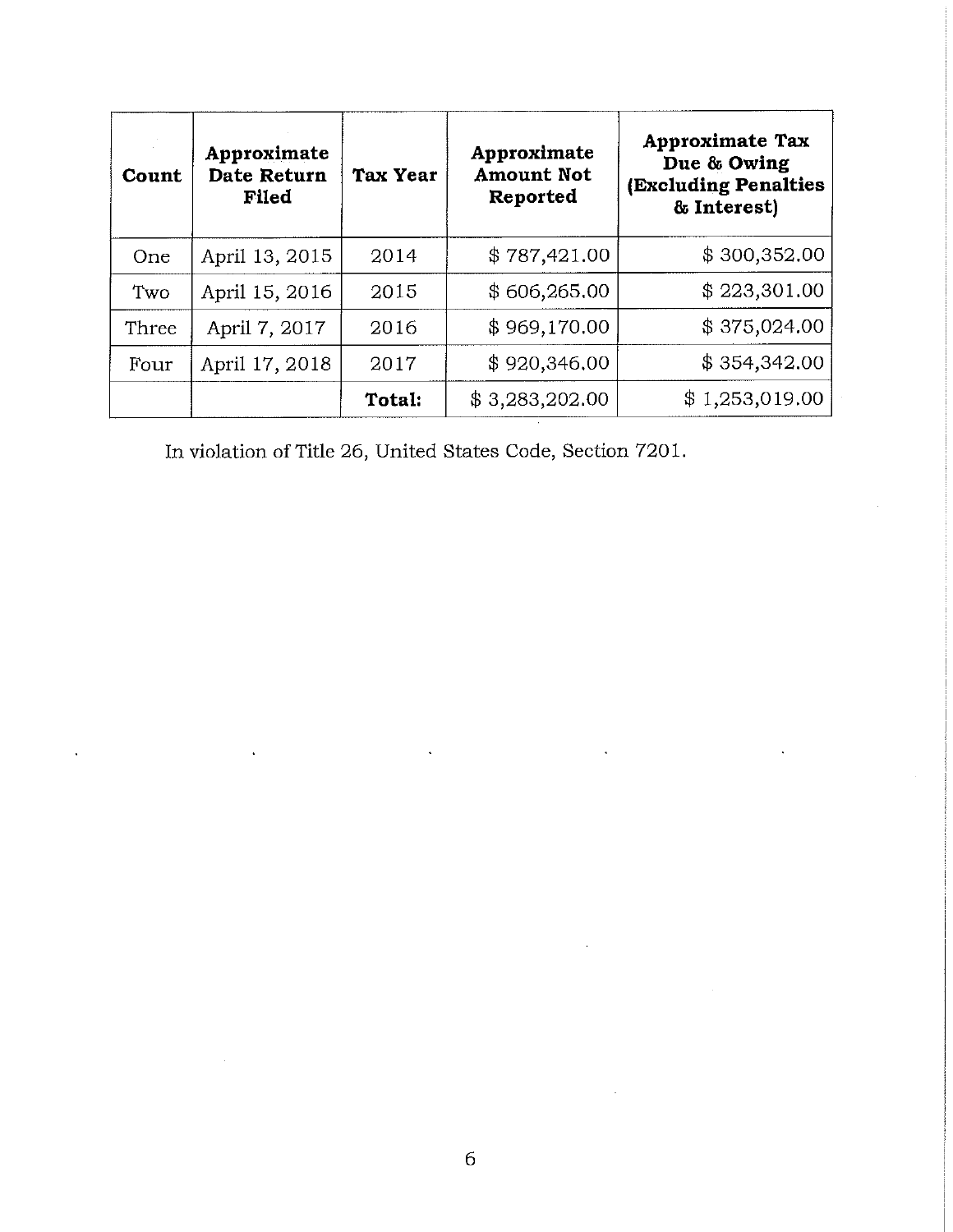#### COUNTS FIVE THROUGH EIGHT (Making and Subscribing False Tax Returns)

7. The allegations set forth in paragraphs 1 through 6 of Counts One through Four of this Indictment are realleged as if set forth in full herein.

8. On or about the dates set forth in the table below, in Mercer County, in the District of New Jersey, and elsewhere, the defendant,

#### GORDIAN A. NDUBIZU,

did willfully make and subscribe and file and cause to be filed with the Internal Revenue Service the Forms 1040 set forth below, for the tax periods and taxpayers set forth below, each of which Forms 1040 was verified by a written declaration that it was made under the penalties of perjury, each of which NDUBIZU knew not to be true and correct as to every material matter in that each Form 1040 reported total income that NDUBIZU knew to be false and each Form 1040 Schedule B reported that NDUBIZU did not have a financial interest in or signature authority over any financial account, such as a bank account, located in a foreign country, which NDUBIZU knew to be false; and each false Form 1040 constituting a separate count of this Indictment: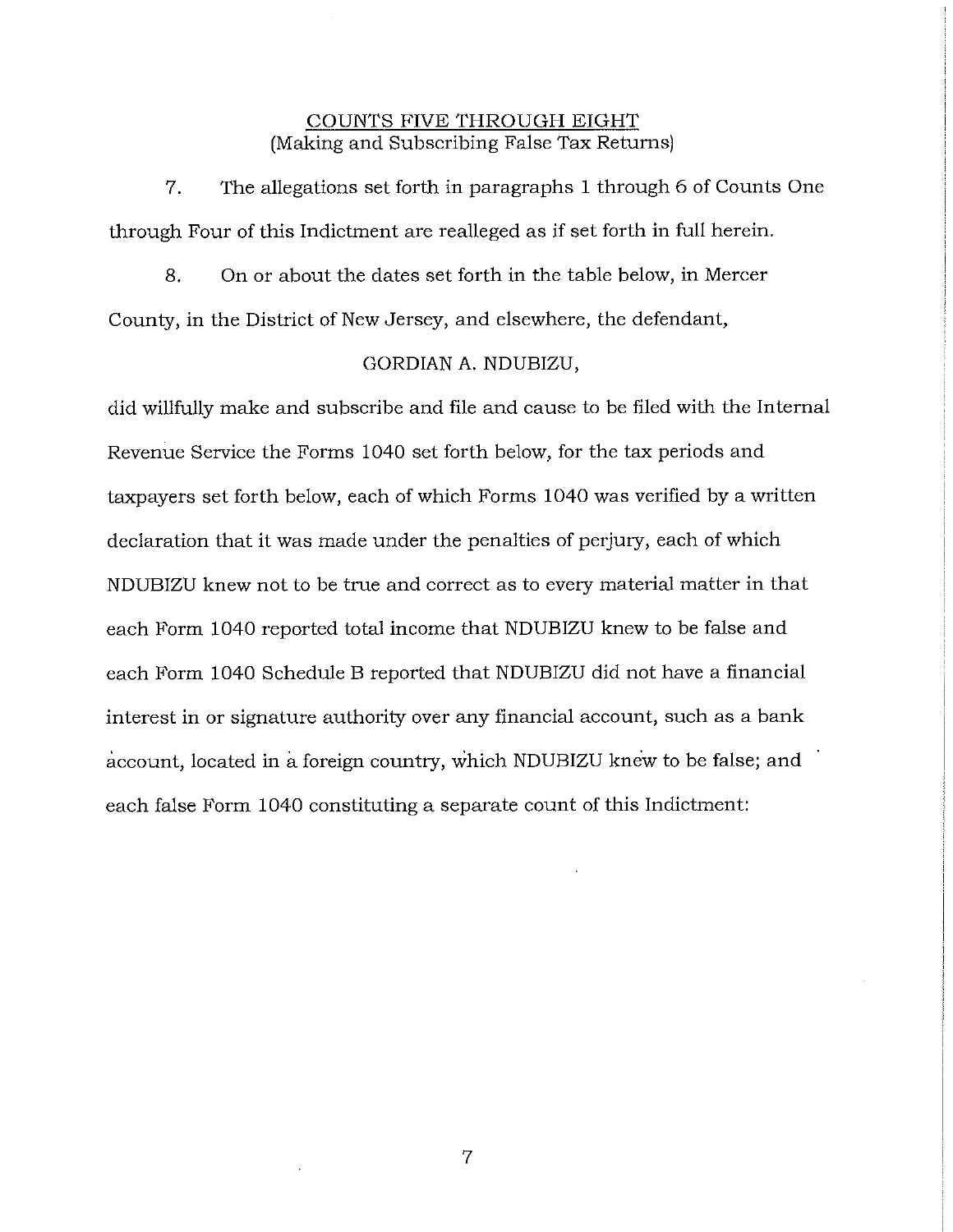| Count | Approximate<br><b>Date Return</b><br>Filed | Tax<br>Year | Tax<br>Form | <b>False Statements</b>                                                                                                                                                                                                                                     |
|-------|--------------------------------------------|-------------|-------------|-------------------------------------------------------------------------------------------------------------------------------------------------------------------------------------------------------------------------------------------------------------|
|       |                                            |             |             | Line 22 Total Income - \$239,545                                                                                                                                                                                                                            |
| Five  | April 13, 2015                             | 2014        | 1040        | Schedule B, Line 7a - At any time<br>during 2014, did you have a<br>financial interest in or signature<br>authority over a financial account<br>(such as a bank account, securities<br>account, or brokerage account)<br>located in a foreign country? - No |
| Six   | April 15, 2016                             | 2015        | 1040        | Line 22 Total Income - \$215,308                                                                                                                                                                                                                            |
|       |                                            |             |             | Schedule B, Line 7a - At any time<br>during 2015, did you have a<br>financial interest in or signature<br>authority over a financial account<br>(such as a bank account, securities<br>account, or brokerage account)<br>located in a foreign country? - No |
| Seven | April 7, 2017                              | 2016        | 1040        | Line 22 Total Income - \$230,074                                                                                                                                                                                                                            |
|       |                                            |             |             | Schedule B, Line 7a - At any time<br>during 2016, did you have a<br>financial interest in or signature<br>authority over a financial account<br>(such as a bank account, securities<br>account, or brokerage account)<br>located in a foreign country? - No |
| Eight | April 17, 2018                             | 2017        | 1040        | Line 22 Total Income - \$258,426                                                                                                                                                                                                                            |
|       |                                            |             |             | Schedule B, Line 7a - At any time<br>during 2017, did you have a<br>financial interest in or signature<br>authority over a financial account<br>(such as a bank account, securities<br>account, or brokerage account)<br>located in a foreign country? - No |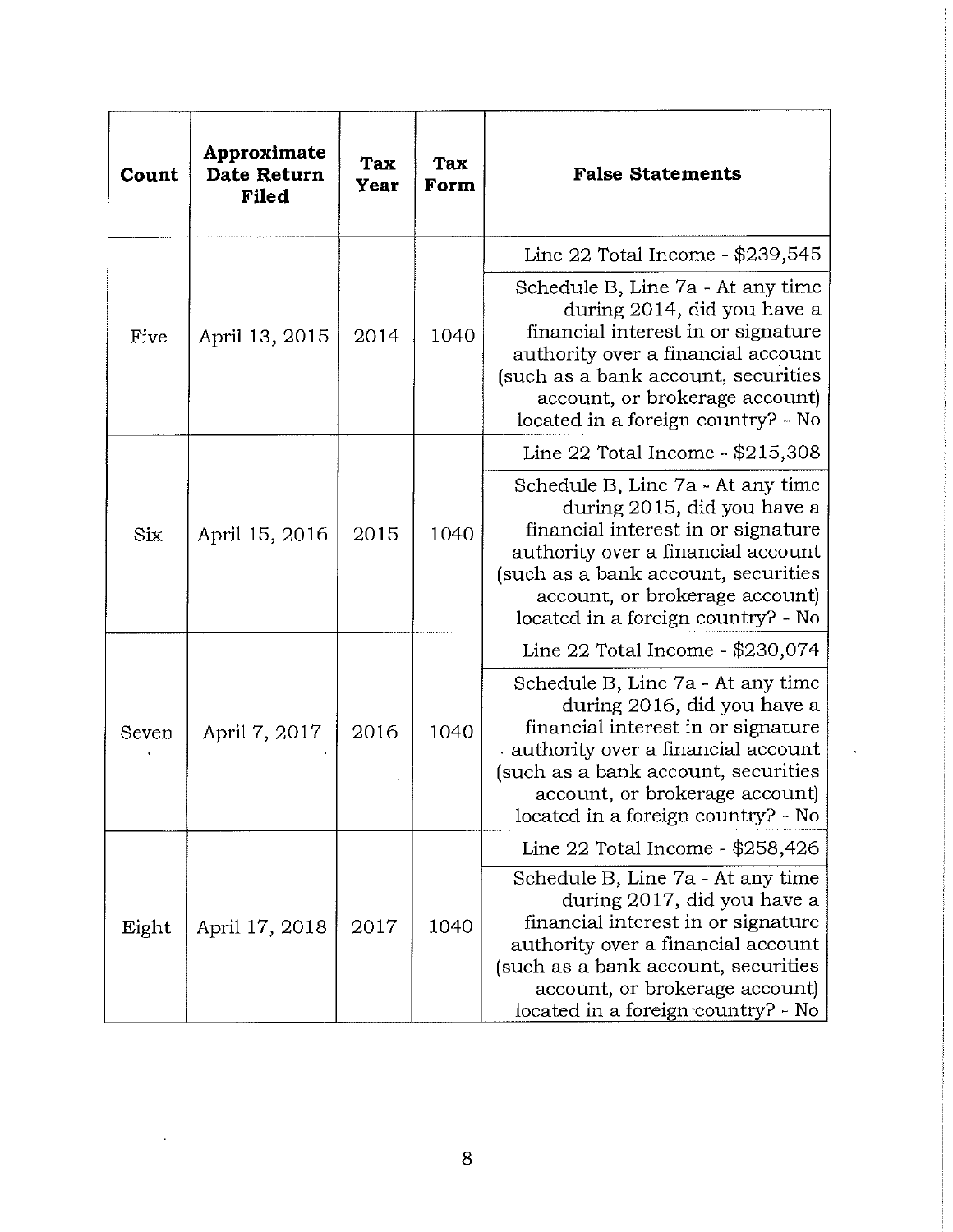In violation of Title 26, United States Code, Section 7206(1).

A TRUE BILL

**FOREPERSON** 

Philip R Selligon hr Az

PHILIP R. SELLINGER United States Attorney